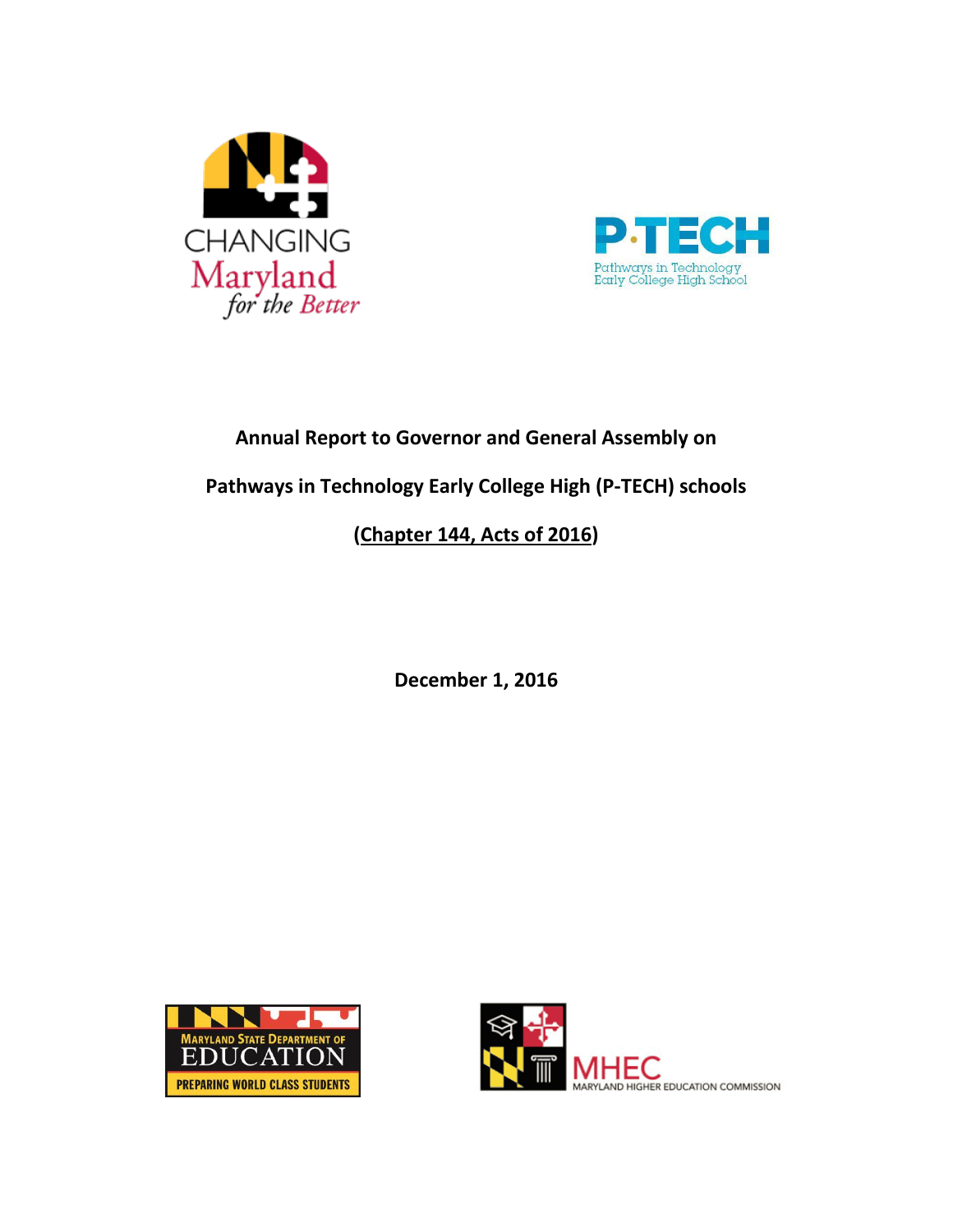# **Table of Contents**

| I.   | <b>Background / Introduction</b>                                   | 1              |
|------|--------------------------------------------------------------------|----------------|
| II.  | <b>Stakeholder Work Group Membership</b>                           | $\overline{2}$ |
| Ш.   | <b>Charge to the Work Group</b>                                    | 3              |
| IV.  | <b>Description of the Work Group Process</b>                       | 4              |
| V.   | <b>Findings of the Work Group</b>                                  | 5              |
| VI.  | <b>Recommendations</b>                                             | 10             |
| VII. | <b>Attachments A-B</b>                                             | 13             |
|      | A. Department of Legislative Services Fiscal and Policy Note SB376 |                |
|      | <b>B.</b> Sample P-TECH Scope and Sequence                         |                |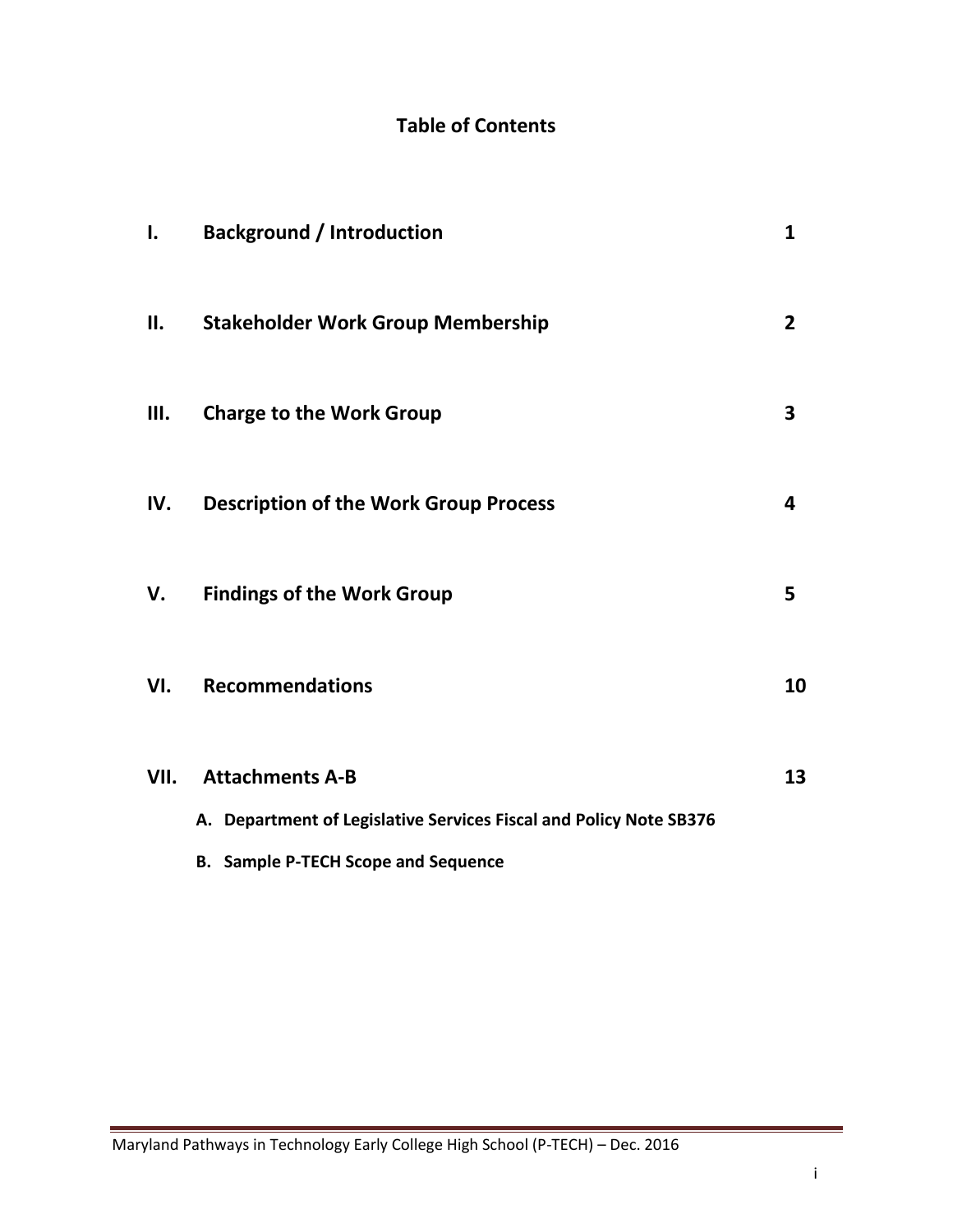# **I. Background/Introduction**

Maryland leads the nation in terms of a high quality public education system, from early childhood preschool through higher education. Maryland is expanding pre-kindergarten programs, offering innovative K-12 initiatives, and providing world-class colleges and universities. Early college experiences, through Advanced Placement (AP), International Baccalaureate (IB), and Dual Enrollment (DE) are an important part of this system. The Pathways in Technology Early College High School (P-TECH) program strengthens the connection between education and career opportunities, while advancing degree completion goals in Maryland.

P-TECH schools are innovative public schools that create clear pathways from high school to college and career for young people from all academic backgrounds. In six years or less, students graduate with a high school diploma and a no-cost, two-year associate degree in a Science, Technology, Engineering and Math (STEM) career field. Each P-TECH school works with industry partners and a local community college to ensure an up-to-date curriculum that is academically rigorous and economically relevant. For more information on P-TECH Schools, please visit [www.ptech.org.](http://www.ptech.org/)

Each P-TECH program requires a partnership among three entities; a local school system (LSS), a local institution of higher education, and a local employer in the technology field. Hallmarks of the program include one-on-one mentoring, workplace visits and skills instruction, paid summer internships and first-in-line consideration for job openings with a school's partnering company.

P-TECH was designed to address skills gaps in the labor force by preparing young people from all backgrounds for academic achievement and skilled, middle-skill employment. IBM created the P-TECH program design that would link education to economic development and illuminate a pathway from high school to college and career. According to the Department of Commerce, Maryland has 230,000 STEM jobs, which is the second largest share of a state's employer base in the U.S. While the degree attainment rate (associate degree and higher) in Maryland improved from 43.9 percent in 2008 to 46.9 percent in 2014 (Lumina Foundation, 2014), Maryland still suffers from a shortage of highly qualified employees, with approximately 6,000 STEM openings a year and only 4,000 STEM graduates, one of the largest workforce deficits in the U.S. (STEM Workforce Data Book, 2011).

The Pathways in Technology Early College High School (P-TECH) Act of 2016 (Chapter 144 of the Annotated Code of Maryland, Education Article) established the P-TECH Stakeholders Work Group to examine the implementation of Maryland P-TECH pilot schools and to determine optimum funding for statewide implementation of Maryland P-TECH schools. Work Group membership under the leadership of Dr. Lynne Gilli, Chair, brings together members of the General Assembly, State agencies, higher education institutions, business, representatives, and other organizations interested in early college high schools.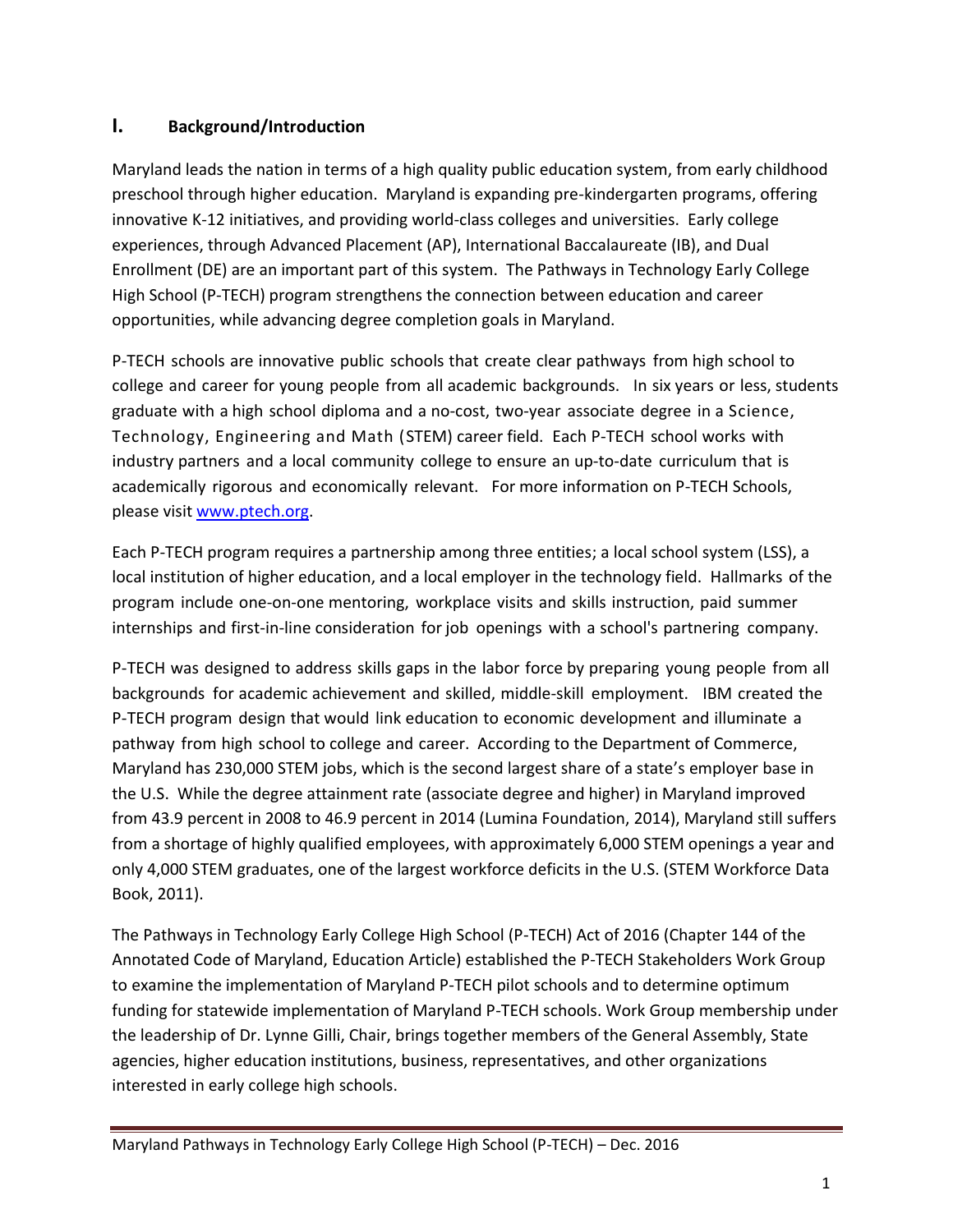#### **II. Stakeholder Work Group Membership**

| <b>Member</b>         | <b>Position / Organization</b>                                               |
|-----------------------|------------------------------------------------------------------------------|
| Cynthia Bambara       | President, Allegany College                                                  |
| Angela Carroll        | <b>Education Analyst, Maryland Higher Education Commission</b>               |
| Sean Conley           | Chief Academic Officer, Baltimore City Public Schools                        |
| <b>Brian Dulay</b>    | Executive Director, Maryland Business Roundtable for Education               |
| Lateefah Durant       | Officer of College & Career Readiness, Prince George's County Public Schools |
| Dr. Helga Einhorn     | Assistant Superintendent for Instruction, Talbot County Public Schools       |
| Dr. Lynne Gilli       | Assistant State Superintendent, Maryland State Department of Education       |
| Jeanne Hitchcock      | Special Advisor, Johns Hopkins University                                    |
| Dr. Kim Kalbaugh      | Chief Academic Officer, Allegany County Board of Education                   |
| Sally Scott Marietta  | Program Manager, IBM                                                         |
| Dr. Gordon May        | President, Baltimore City Community College                                  |
| Larry McKenzie        | Chief Financial Officer, Allegany County Public Schools                      |
| Kristy Michel         | Chief Operating Officer, Maryland State Department of Education              |
| Patricia Mikos        | Program Manager, Maryland State Department of Education                      |
| Keiffer Mitchell, Jr. | Special Advisor, Office of the Governor                                      |
| Gregory Pilewski      | Interim Superintendent, Queen Anne's County Board of Education               |
| Dr. Patricia Saelens  | Assistant Superintendent for Instruction, Caroline County Public Schools     |
| Dr. Barbara Viniar    | President, Chesapeake College                                                |
| Angela Visintainer    | Director of Economic Development, Caroline Economic Development Corp.        |

Additional support and contributions to the Work Group included policy analysts from the Department of Legislative Services, Garret Halbach and Dana Tagalicod, as well as staff from MSDE and the Maryland Higher Education Commission (MHEC), including Dr. Emily Dow, Assistant Secretary, Academic Affairs. Representatives from the six (6) P-TECH Planning Grant teams also participated in the Work Group process and provided information regarding proposed implementation strategies and budget requirements. Dr. Tonya Ringgold, Vice President for Academic Affairs, Baltimore City Community College also shared early implementation information regarding the first two P-TECH schools in Baltimore City.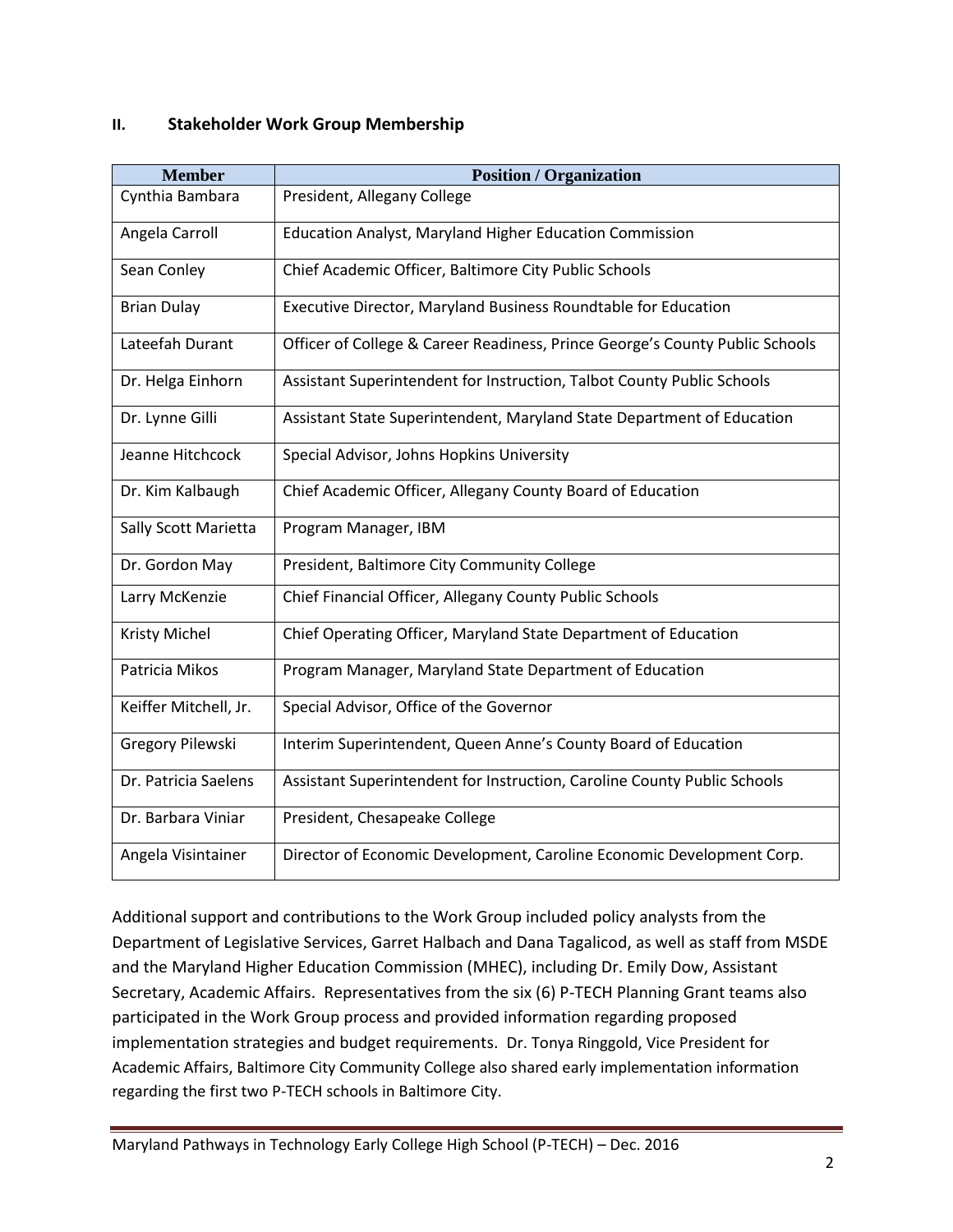#### **III. Charge to the Work Group**

The Maryland State Department of Education (MSDE), in collaboration with stakeholders, including the Maryland Higher Education Commission (MHEC), the Maryland Association of Community Colleges, private sector representatives with experience in the P–TECH model, and representatives of proposed P–TECH schools shall determine the optimal funding strategy for P–TECH schools.

The Work Group shall report on the following:

- 1. The status of the planning grants and the implementation of P–TECH schools in the State, including whether any of the planning grants resulted in proposed P–TECH schools that are ready to be implemented in accordance with the requirements of § 7–1701 of the Education Article;
- 2. The number of credits a P–TECH student is expected to take from both the P–TECH school and the institution of higher education in each year of the program;
- 3. The number of students expected to graduate with both a high school diploma and an associate's degree or Commission–approved certificate in each cohort of a P–TECH school;
- 4. Whether P–TECH students should be included in the Maryland public school enrollment count in years five and six of the program, or in any year or semester during which the majority of credits are being taken from the institution of higher education;
- 5. If a P–TECH student should be included under item four (4) of this subsection, a justification;
- 6. A framework for funding the dual enrollment costs of P–TECH students that includes:
	- a. the requirements of the P–TECH model to pay for student transportation, fees, and books in addition to tuition; and
	- b. a comparison and explanation for the difference, if any, from current law provisions relating to dual enrollment;
- 7. An examination of P–TECH schools in other states; and
- 8. Recommendations for legislation to be introduced during the 2017 Legislative Session including:
	- a. a justification for, and a reasonable division of, P–TECH model costs among the State, school system, higher education and, in alignment with the P–TECH model, industry partners of the P–TECH schools, while maximizing opportunities to minimize State costs; and
	- b. whether additional P–TECH schools are ready to be implemented based on the status of the planning grants and, if so, where they may be located.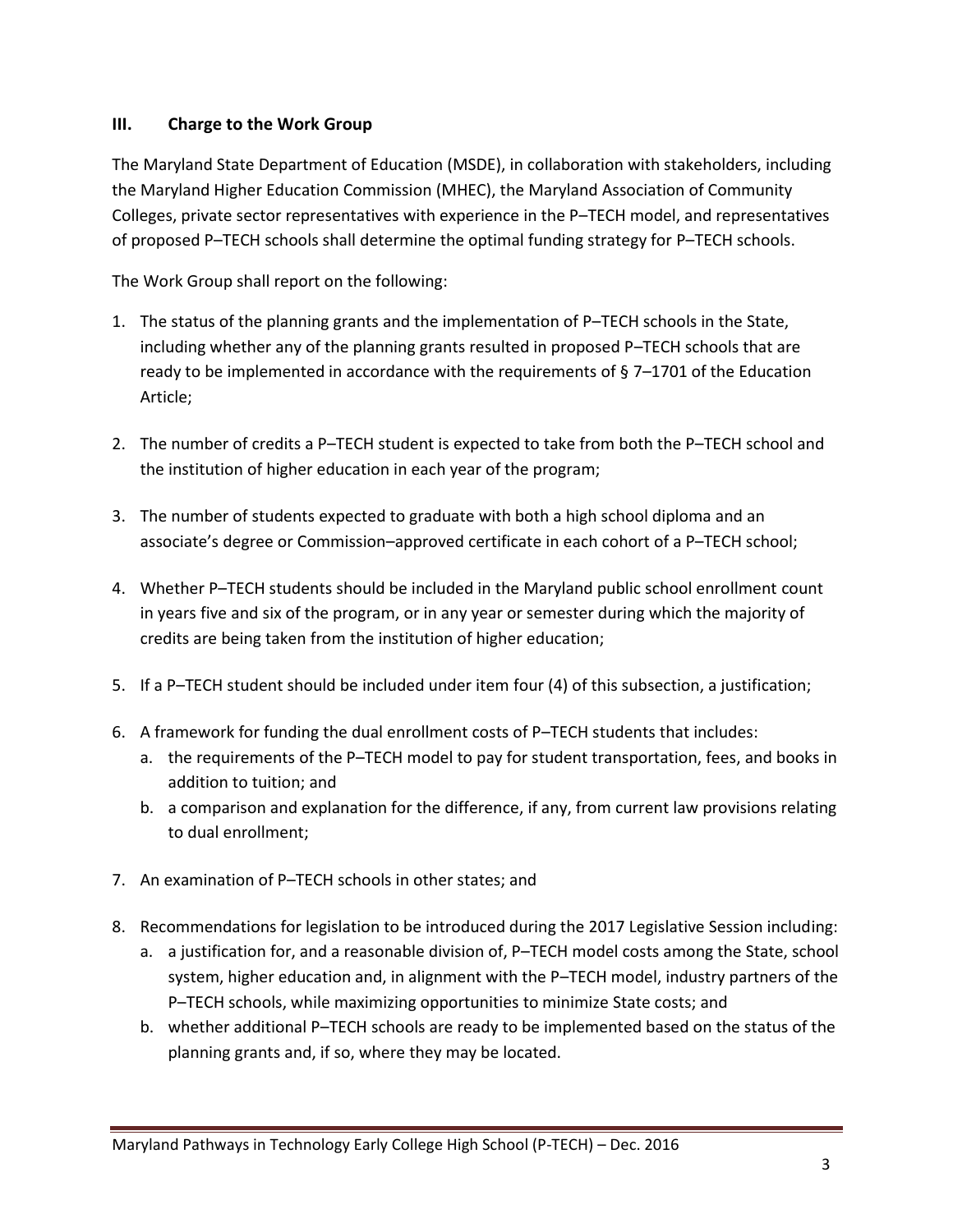#### **IV. Description of the Work Process**

The P-TECH Stakeholders Work Group was convened on September 15, October 4, and October 19, 2016. Meetings were conducted at MSDE as well as through teleconference. All materials and meeting minutes were also posted to the Maryland P-TECH website at: <http://www.marylandpublicschools.org/programs/Pages/ptech/index.aspx>

The first meeting on **September 15, 2016** provided an opportunity to share the history of the P-TECH model developed in New York in partnership with IBM. Sally Scott Marietta, Program Manager at IBM provided an overview of the model and an update on the growth of P-TECH schools across the country. In the 2016-2017 school year, there are more than 60 P-TECH schools in operation or in the planning phase. The Work Group also reviewed legislation and funding models for P-TECH schools in New York and Colorado. Additional information regarding implementation of the P-TECH model is provided through the national P-TECH website at: [http://www.ptech.org/.](http://www.ptech.org/)

The Work Group also reviewed the Maryland P-TECH legislation and planning grant requirements. A panel of representatives from Maryland P-TECH schools, including Baltimore City and the Eastern Shore, shared their progress to date. Baltimore City Public Schools opened two (2) P-TECH schools in August, with 100 students enrolled in the first cohort, with 50 students in *P-TECH@Carver* and 50 students in *P-TECH@Dunbar*. Representatives from the P-TECH school on the Eastern Shore also shared their progress in terms of identifying college pathways offered at Chesapeake College and potential challenges in implementing a regional P-TECH, such as providing transportation and identifying employer partners to provide mentoring and internship opportunities for all students.

The second meeting of the Work Group on **October 4, 2016** included a more detailed review of costs associated with P-TECH requirements, such as career exploration and mentoring, extended school year, and student support services. The P-TECH Act of 2016 includes a requirement that a Maryland P-TECH school must reserve at least 50% of its available space for students who meet the free and reduced-price meals (FARM) income criteria.

The Work Group reviewed the Department of Legislative Services Fiscal and Policy Note for SB 376 (**Attachment A**) and discussed the variations across school systems in determining estimates for these costs, such as transportation and facilities. Similarly, the cost of college tuition, fees and books will vary by college, depending on the current agreements for dual enrollment. The Work Group also discussed current funding options through dual enrollment provisions and formula funding for K-12 schools and community colleges. Kristy Michael, Chief Operating Officer at MSDE reviewed current funding sources for local school systems. Geoff Newman, Assistant Secretary of Finance and Administration at MHEC provided an overview of the John A. Cade Formula for Aid to Maryland Community Colleges.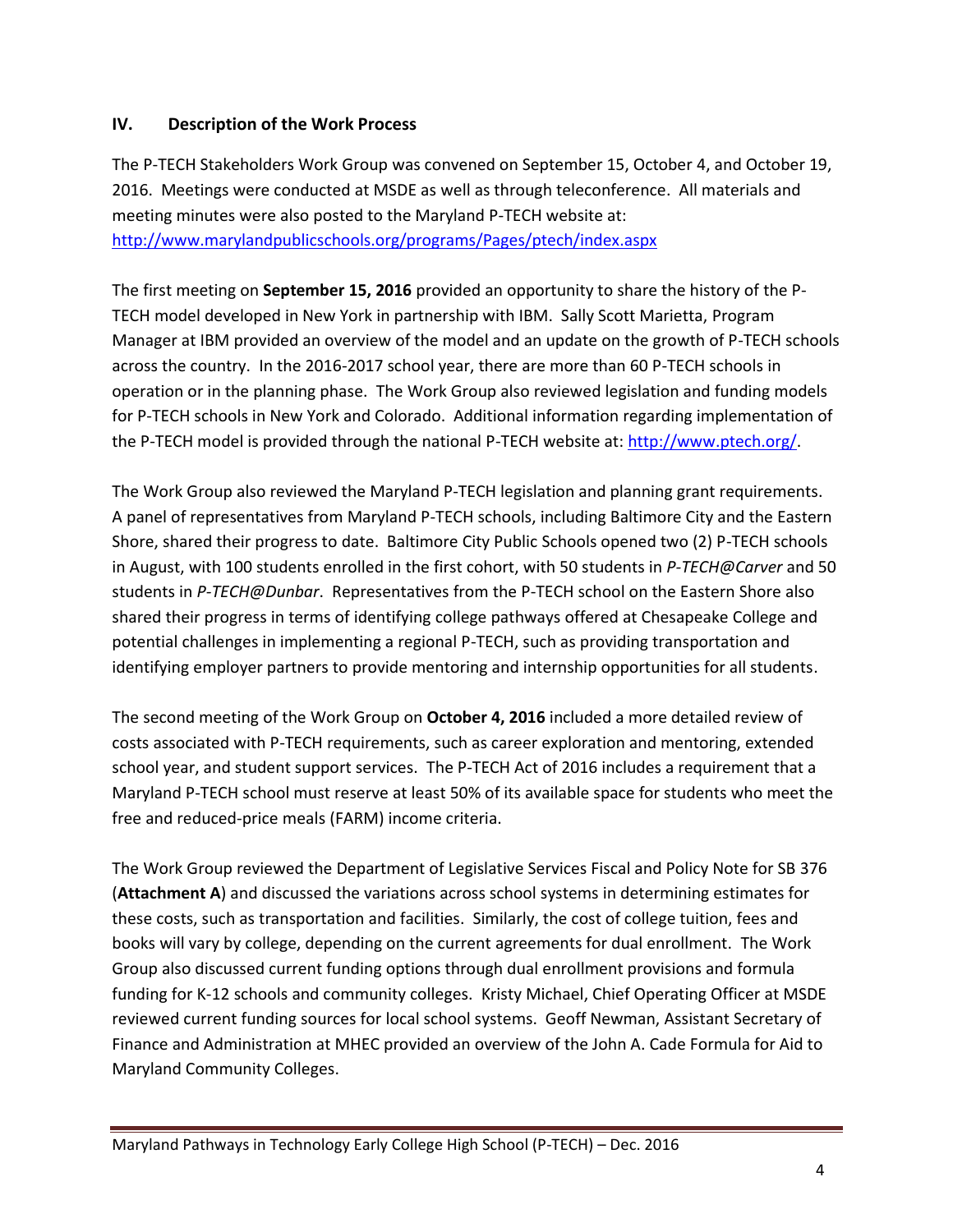The third meeting of the Work Group on **October 19, 2016** included a review of recommendations and clarification on funding model options. In preparation for the meeting, members of the Work Group also examined other models of early college high schools, such as the Prince George's Community College Academy of Health Sciences and the Bard High School Early College in Baltimore. The Work Group confirmed estimates for costs, considerations for implementation, and the rationale for each recommendation in the Maryland P-TECH model.

# **V. Findings of the Stakeholder Work Group**

The P-TECH Stakeholders Work Group addressed each item as required by its charge. A summary of each is provided below and informed the recommendations included in this report.

# **1. The status of the planning grants and the implementation of P–TECH schools in the State**

In January 2016, Governor Hogan announced the launch of P-TECH in Maryland, with planning grants for six (6) new P-TECH schools. Local school systems partnered with community colleges and local businesses to provide a clear pathway from high school to college and careers. P-TECH schools identified potential career pathways and associate degree options in STEM career fields.

Two (2) P-TECH schools opened in Baltimore City in the 2016-2017 school year. The remaining P-TECH schools will open in the 2017-2018 school year. The chart below shows the planning grant schools, business partners, degree pathways, and cohort size for each P-TECH school.

| LSS/CC                                                   | <b>Industry Lead</b>         | <b>Career Pathways</b>        | 9 <sup>th</sup> Grade |
|----------------------------------------------------------|------------------------------|-------------------------------|-----------------------|
|                                                          |                              | (A.A.S. degree)               | <b>Cohort</b>         |
| <b>Baltimore City Public Schools</b><br>P-TECH@Dunbar in |                              | <b>Health Information</b>     | Fall 2016             |
| - Baltimore City Community                               | partnership with Johns       | Technology                    | 50 students           |
| College                                                  | Hopkins Hospital, Kaiser     | <b>Respiratory Care</b>       |                       |
|                                                          | Permanente, and University   | <b>Surgical Technology</b>    |                       |
|                                                          | of Maryland - Baltimore      |                               |                       |
| <b>Baltimore City Public Schools</b>                     | P-TECH@Carver in             | <b>Cyber Security</b>         | Fall 2016             |
| - Baltimore City Community                               | partnership with IBM         | <b>Computer Information</b>   | 50 students           |
| College                                                  |                              |                               |                       |
|                                                          |                              |                               |                       |
| <b>Allegany County Public</b>                            | Allegany in partnership with | <b>Cyber Security</b>         | 2017-2018 SY          |
| Schools - Allegany College                               | Western MD Health Systems    | <b>Computer Science</b>       | 20 students           |
|                                                          |                              |                               |                       |
| Queen Anne's, Talbot, and                                | P-TECH@Chesapeake            | <b>Business Management</b>    | 2017-2018 SY          |
| <b>Caroline County Schools</b>                           | College in partnership with  | Applied Technologies -        | 20 students           |
| (Upper Eastern Shore) -                                  | University of MD             | <b>Engineering Technology</b> |                       |
| Chesapeake College                                       | Cooperative Extension        |                               |                       |
|                                                          | Service                      |                               |                       |
| Prince George's County                                   | 2 P-TECH Schools (tbd)       | <b>Health Information</b>     | 2017-2018 SY          |
| Publics Schools - Prince                                 |                              | Management                    | 50 Students           |
| George's Community College                               |                              | <b>Hospitality Services</b>   | $(25$ each            |
|                                                          |                              | Management                    | school)               |
|                                                          |                              |                               |                       |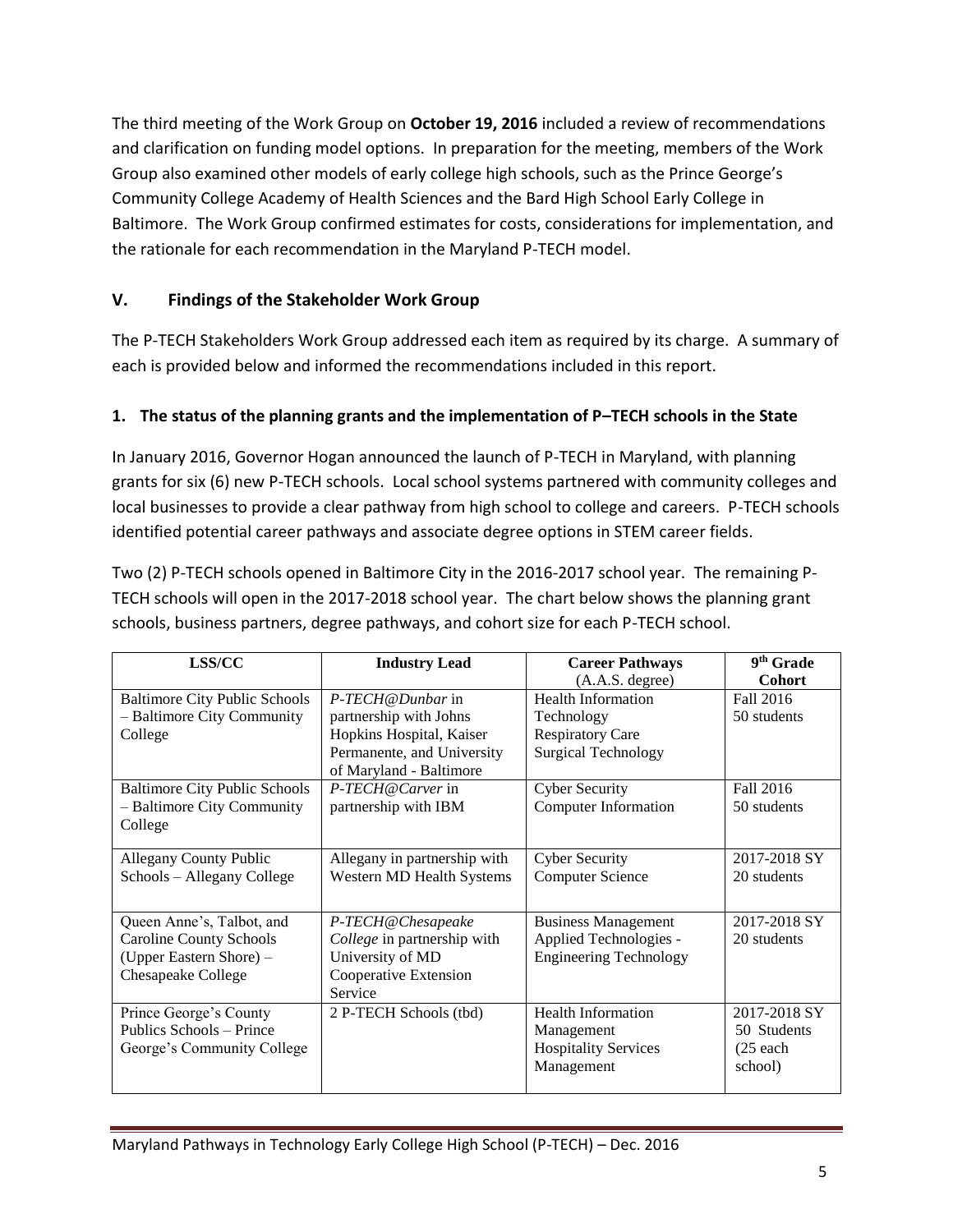#### **2. Expected number of credits a P-TECH student completes in high school and college**

Each P-TECH school includes multiple pathways for students to earn a college degree and work experience in their chosen career field. While students are provided support for up to six years to complete the degree, many students will complete the degree requirements in four or five years. Each P-TECH school must develop for each pathway a *P-TECH Scope and Sequence* for a four-year, five-year, and six-year plan. A sample *P-TECH Scope and Sequence* is included in **Attachment B**. Unlike other early college programs, P-TECH schools must be open admission, without selective criteria or barriers to enrollment for any student interested in the identified career pathways.

Based on the experiences of the first P-TECH school in Brooklyn, NY, it is estimated that 12%-15% of students will complete the degree requirements in four years, 13%-25% will complete in 5 years, and 60%-75% will need up to six years of support to complete the Associate degree. For budgeting projections, it is estimated that 25% of the P-TECH students will complete in five years or less and 75% will remain enrolled for a full six years. The chart below shows the variation in the number of college high school and college courses a P-TECH student takes depending on their progress. As part of the P-TECH model, all students must take college courses starting no later than 10<sup>th</sup> grade.

| <b>Pathway</b><br>Scope & Sequence |         |     |      |      | <b>Number of High School and College Courses by Grade</b><br>(HS/College) |        |        |
|------------------------------------|---------|-----|------|------|---------------------------------------------------------------------------|--------|--------|
|                                    |         | 9th | 10th | 11th | 12th                                                                      | Year 5 | Year 6 |
| 4-Year                             | $12\%$  | 5/1 | 4/5  | 2/6  | 2/8                                                                       |        |        |
| 5-Year                             | $13\%)$ | 5/0 | 4/3  | 2/5  | 2/6                                                                       | 2/6    |        |
| 6-Year                             | 75%)    | 5/0 | 3/2  | 2/3  | 2/4                                                                       | 2/5    | 2/6    |

Regardless of the rate of progress, all P-TECH students generally complete 60 credits, or 20 college courses. Funding considerations for P-TECH students include the number of terms of enrollment, fees, and tuition rates for full-time versus part-time students. Funding for community colleges is calculated using a Full Time Enrollment (FTE) credit load of 30 credits annually (i.e., total FTE enrollment is equal to the total number of credits hours offered annually divided by 30). In the P-TECH model, students generally do not reach a full-time college course load while in high school.

# **3. Expected number of students to graduate and earn a degree**

The first P-TECH school in Brooklyn, NY has not yet completed a full 6-year cycle. However, 78% (76 out of 97) of students from the August 2011 cohort have graduated with an AAS degree or are still enrolled in college. For the Maryland P-TECH schools, it is expected that at least 85% of P-TECH students will graduate with both a high school diploma and an associate's degree or Commissionapproved certificate designated for their career pathway (within six years). The cohort graduation rate for other Maryland early college high schools (with selective admissions) is 91%. The following table shows the estimated number of graduates and degrees for the full implementation cycle for the pilot schools in Maryland.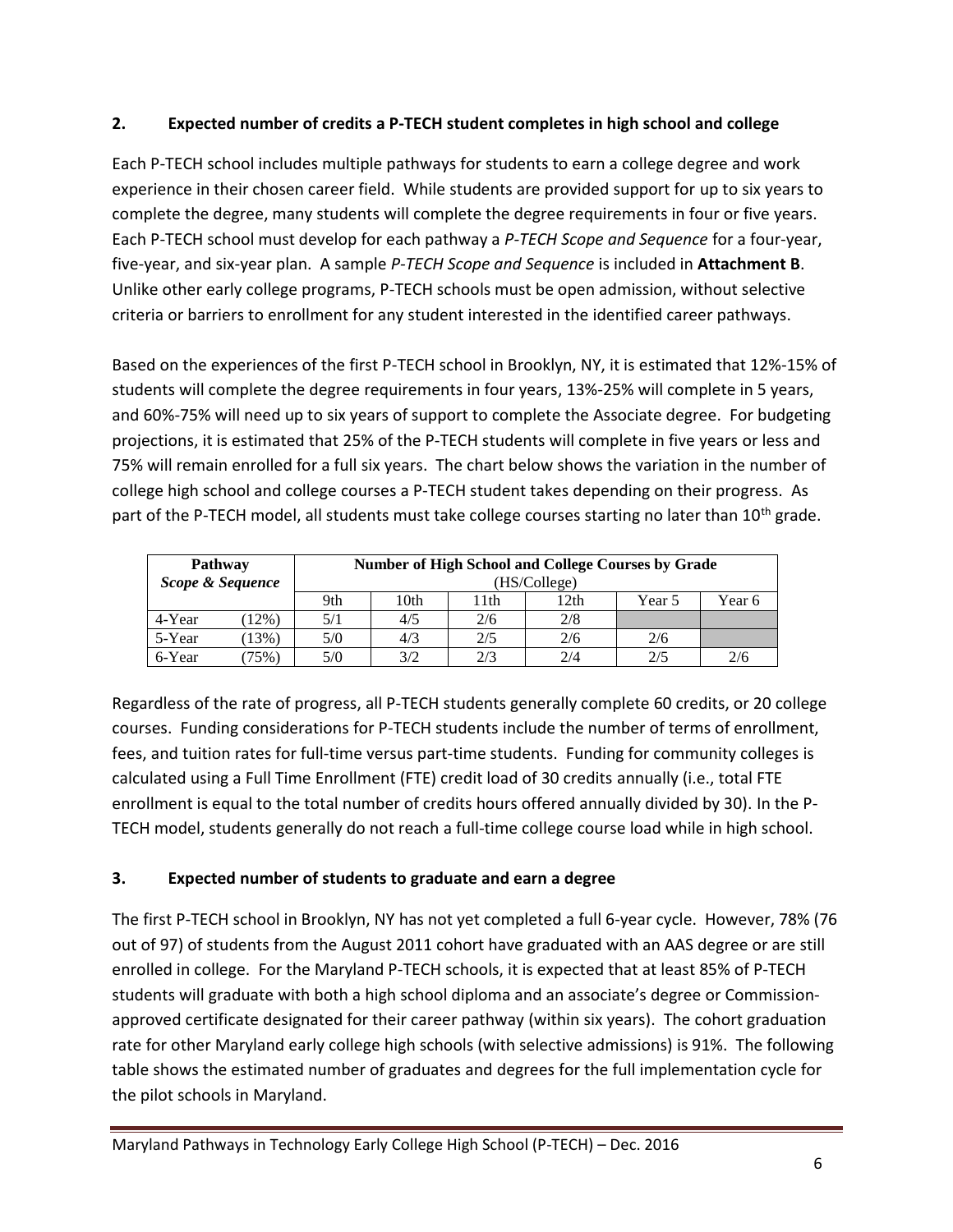|                         | 2017 | 2018 | 2019 | 2020 | 2021 | 2022 | 2023 | 2024 |
|-------------------------|------|------|------|------|------|------|------|------|
| <b>PTECH Schools</b>    |      | n    |      |      |      |      |      |      |
| <b>Total Enrollment</b> | 00   | 340  | 580  | 820  | 135  | .265 | .265 | ,265 |
| Graduates/Degrees       |      |      |      | 22   | 98   | 184  | 216  | 216  |
| <b>HS Diploma Only</b>  |      |      |      |      |      |      |      |      |

#### **4. P-TECH students in the Maryland public school enrollment for Year 5 and Year 6**

P-TECH students are included in the Maryland public school enrollment count as long as they are attending and receiving services from the Local School System. In Year 5 and Year 6 of the P-TECH pathway, all students will be taking the majority of their courses through the college. However, high school courses may include coordination of internships or work-based learning opportunities and remediation for struggling students.

In Maryland, each LSS has an existing agreement with local institutions of Higher education regrading dual enrollment. As an example, the table to the right shows the current calculations for tuition and fees at Chesapeake College.

In this example, the college has reduced tuition to 75% for dual enrollment high school students. The remaining tuition and fees for one (1) three-credit course is \$400.

Under the current dual enrollment provisions, local school systems operating a P-TECH school would be required to cover the tuition and fees for all 20 courses.

This is estimated to range in cost per student from \$400 to \$3,200

# Credit Class Tuition and Fee Schedule effective Summer 2016

| All Students (except Dual<br>Enrollment)                     | Resident* | Out-of-<br>County | Out-of-State            |
|--------------------------------------------------------------|-----------|-------------------|-------------------------|
| Tuition (per credit hour)                                    | \$120.00  | \$188.00          | \$265.00                |
| Consolidated Fee (per credit hour)                           | \$35.00   | \$35.00           | \$35.00                 |
| Registration Fee (per Registration<br>Transaction)**         | \$10.00   | \$10.00           | \$10.00                 |
| Capital Improvement Fee (per<br>Registration Transaction***) | \$15.00   | \$30.00           | \$30.00                 |
| Dual Enrollment (HS Junior/Senior) <sup>1</sup>              |           |                   | <b>Resident</b><br>only |
| Tuition (per credit hour)                                    |           |                   | \$90.00                 |
| Consolidated Fee (per credit hour)                           |           |                   | \$35.00                 |
| Registration Fee (per Registration<br>Transaction)***        |           |                   | \$10.00                 |
| Capital Improvement Fee (per<br>Registration Transaction***) |           |                   | 15.00                   |

per year. The total per student investment is \$8,000 over the course of the degree requirements.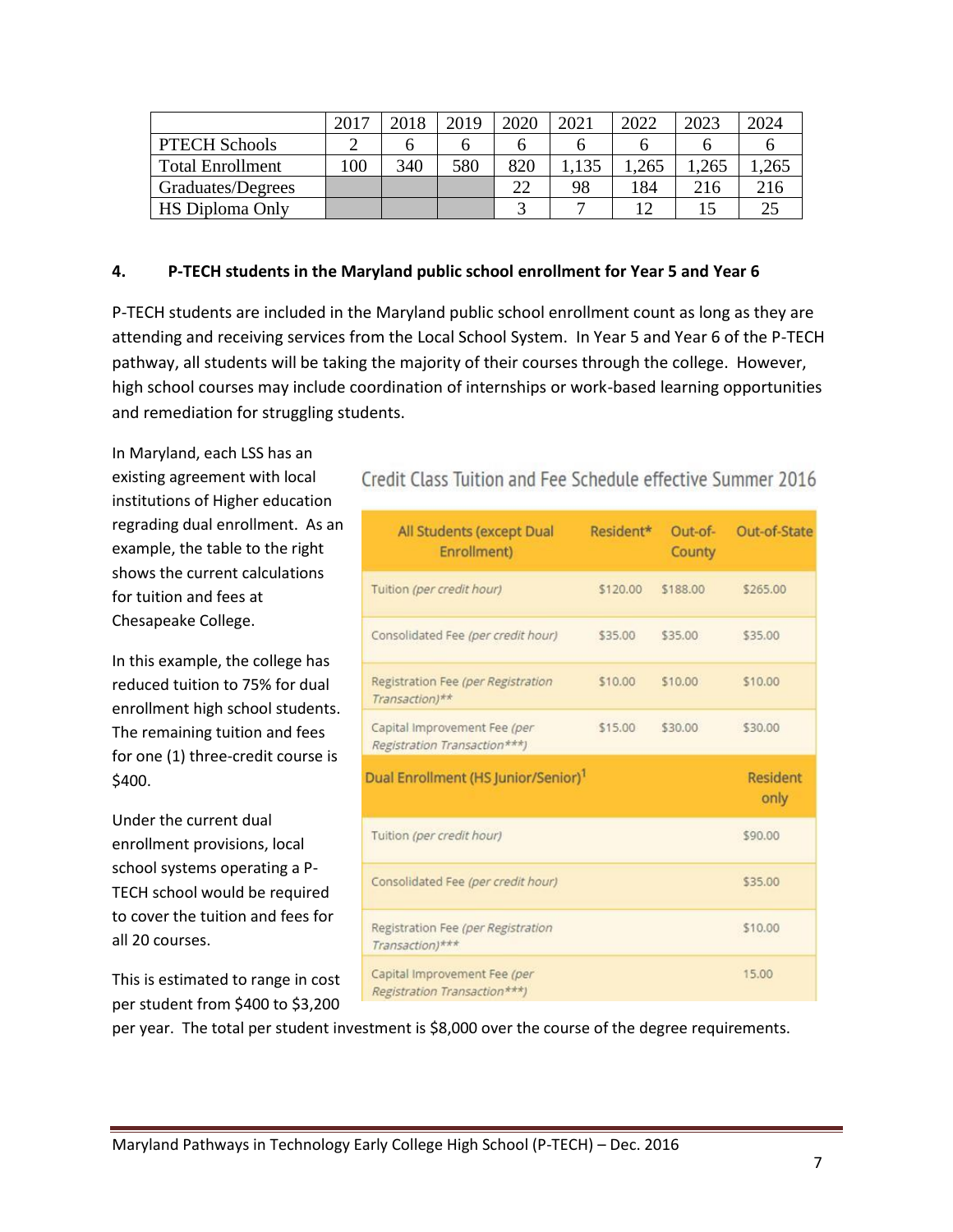### **5. Justification for P-TECH students in public school enrollment for Year 5 and Year 6**

P-TECH schools provide services and supports to students in addition to the opportunity for dual enrollment or early college credit. Every P-TECH student must be provided support services as long as s/he persists in the degree program (up to year six), including:

- Assigning a P-TECH School Administrator and other staff as needed, to ensure program implementation and college and career readiness of all students;
- Coordinating with college partners to support students completing the degree; and
- Providing industry mentoring and internships, especially in years four to six.

The P-TECH Act of 2016 authorizes state per pupil funding for the first two P-TECH schools in Baltimore City and planning grants for the six (6) pilot sites. The Act eliminates the P-TECH specific dual enrollment provisions, with the expectation that the P-TECH Stakeholder Work Group provide recommendations regarding the optimal funding strategy for P-TECH. The Act specifies costs for operating a P-TECH school to include:

- I. Additional staffing to implement the P-TECH curriculum;
- II. Instructional support services, such as professional development, curriculum materials and time for planning and coordination;
- III. Extended day programs; and
- IV. Student support services, such as counseling, tutoring, and career exploration.

Beginning in Fiscal Year 2017, the state shall distribute P-TECH school grants to county Boards of Education, proportionately based on enrollment in each P-TECH school. The P-TECH school grants shall be used for P-TECH school costs (previously listed). In Fiscal Year 2017, the amount provided for each P-TECH student is \$520. The state contribution is 50% for each P-TECH student, with the remaining \$260 provided at the local level.

# **6. Framework for funding dual enrollment in Maryland community colleges**

Current dual enrollment funding is a combination of reduced tuition costs by the community college, local school system funding, and payment by student/parent for reimbursement of tuition and additional fees. P-TECH schools must include a community college partner and identify specific Associate degree programs as the P-TECH "pathway." As such, P-TECH students complete a clearly defined sequence of college courses leading to the degree. This includes a 60-credit degree program, generally including 20 college courses.

A public institution of higher education may not charge tuition to a dually enrolled student, under the College and Career Readiness and College Completion Act of 2013. However, the Act is silent on fees and other costs, such as registration and books. Additional fees may be covered by the LSS or the student in the current provisions. Local Boards of Education pay the lesser of tuition costs for dually enrolled public secondary school students as follows: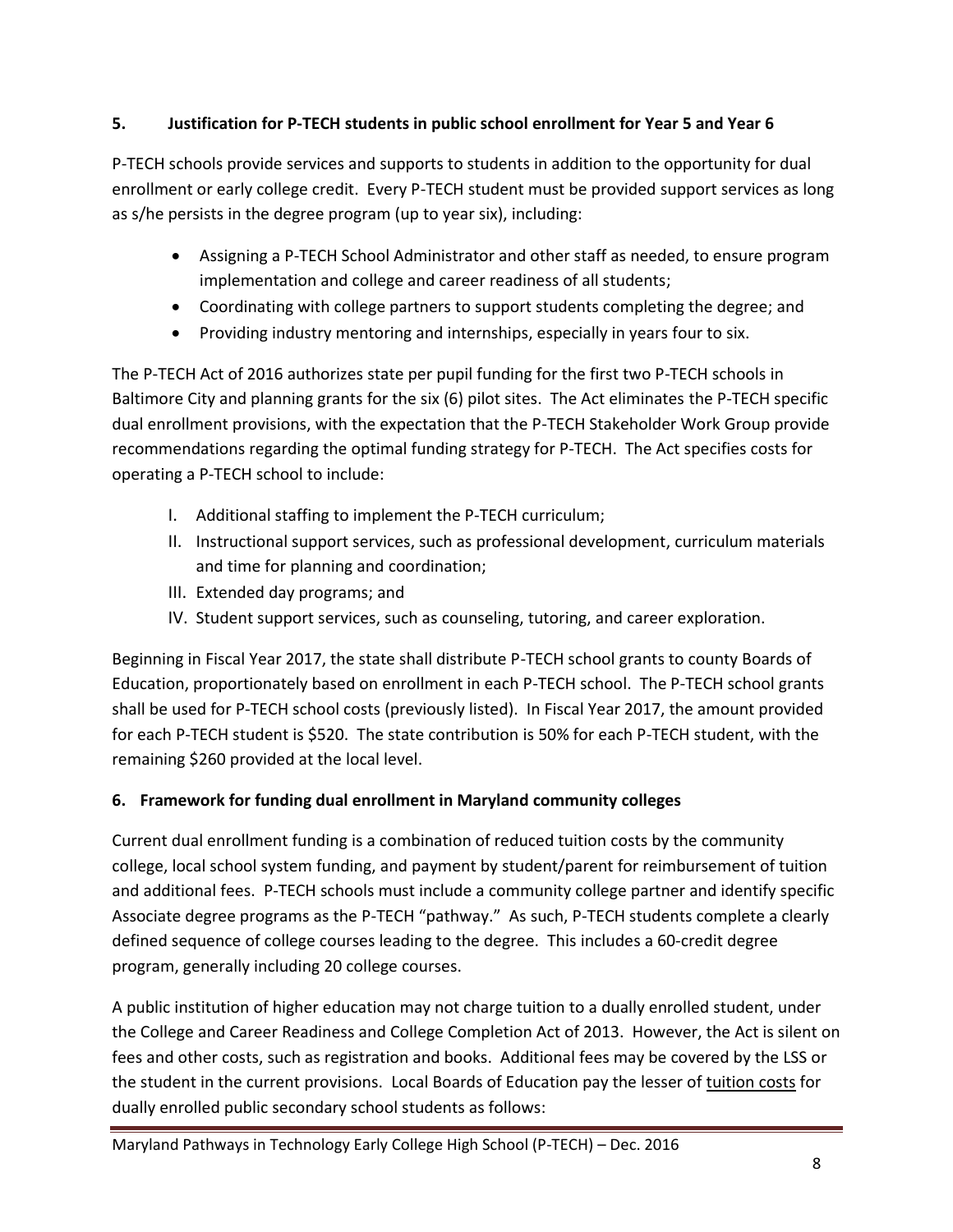- Category 1: First four courses Community colleges charge 75% of tuition or five (5)% of the per pupil foundation amount.
- Category 2: Five or more courses Community colleges charge 90% of tuition or five (5)% of per pupil foundation amount.
- Category 3: For Agreements established prior to July 1, 2013: If lesser than categories one or two, the agreement is the basis for tuition.
- Local boards may recoup costs from students as follows: First four (4) courses Boards may charge students a fee not to exceed 90% of the amount paid for tuition.
- Five (5) or more courses Boards may charge students a fee not to exceed 100% of the amount paid for tuition.
- Boards must waive tuition fees for students who are eligible for Free and Reduced Price Meals (FARM).

The charts below show the current distribution of cost for dual enrollment tuition. Additional costs, including fees, books and related course materials are not included.



#### **7. Additional early college enrollment programs and other state P-TECH models**

The Maryland Higher Education Commission administers an Early College Access Grant for dually enrolled students, as well as a grant program for part-time undergraduate students, including dually enrolled students. Under both programs, grant recipients must demonstrate financial need according to Commission-established criteria. The Commission allocates Early College Access Grant funds to an institution based on the number of dually enrolled students receiving credit for courses completed at the institution. The institution then distributes the grant awards to eligible students.

Funds under the part-time undergraduate grant program are allocated by the Commission to each institution based on the number of undergraduate part-time students who demonstrate financial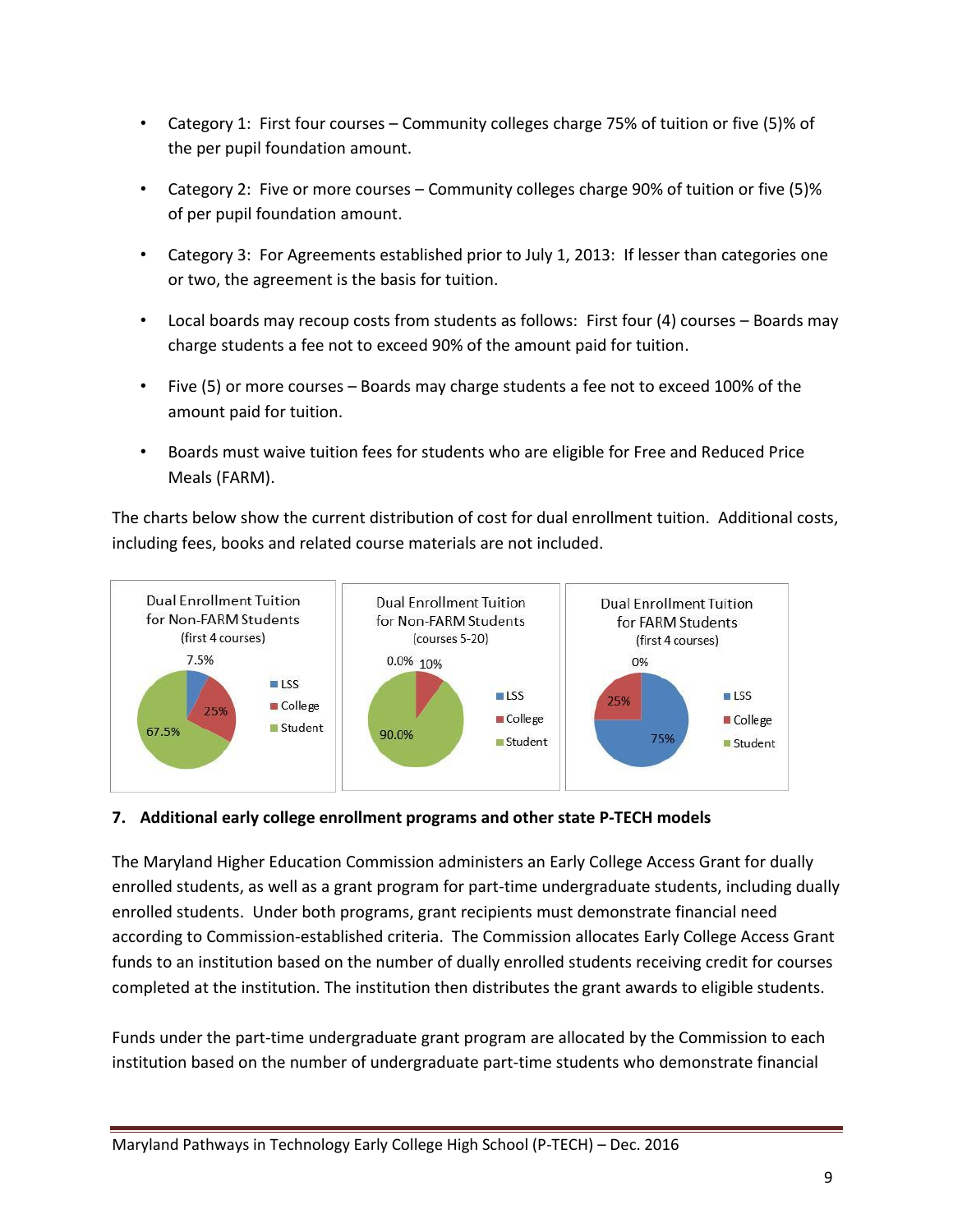need. The institution then distributes the grant awards to eligible students. Institutions may use up to 10% of the part-time grant allocation to provide grants to students who are dually enrolled.

The Stakeholder Work Group examined budgets and funding for several other Early College High Schools (ECHS), including the New York and Colorado P-TECH schools, Prince George's Community College Academy of Health Sciences, Bard High School Early College (HSEC), and the current Maryland P-TECH pilot schools. Total costs and per pupil funding formulas vary by state and school system. In addition, the number of students per school, or cohort size has a significant impact on cost. In general, additional per student costs range from \$6,135 to \$3,906 per year for a P-TECH student, above the ADA allotment (per pupil funding amount).

|                                       | <b>School Location</b>                      | <b>Total Number</b><br>of Students | <b>Total Costs</b><br>per Year | <b>Per Pupil</b><br><b>Cost per Year</b> |
|---------------------------------------|---------------------------------------------|------------------------------------|--------------------------------|------------------------------------------|
| New York P-TECH                       | School-with-in-school                       | 438                                | \$7,030,148                    | \$16,050                                 |
| Colorado P-TECH                       | Varies                                      | Varies                             | N/A                            | $$6,135*$                                |
| Academy of Health<br>Sciences at PGCC | Prince George's<br><b>Community College</b> | 400                                | \$4,800,000                    | \$12,000                                 |
| Baltimore Bard HSEC                   | School-with-in-school                       | 500 (2018-19)                      | \$977,000                      | $$3,906*$                                |

\* costs are for early college activities only, in addition to general formula high school funding

In New York City P-TECH Schools, college tuition is reduced or waived for P-TECH students. A more detailed breakout of the New York P-TECH School costs is available through the New York City Public Schools website at: [http://schools.nyc.gov/AboutUs/funding/schoolbudgets.](http://schools.nyc.gov/AboutUs/funding/schoolbudgets/FY17SchoolBudgetOverview.htm?schoolcode=K122) In Colorado, the per pupil allocation for P-TECH is the same regardless of school size or location. All models expect schools to maximize funding streams. No early college models include the use of Pell Grants for high school students. Students participating in the P-TECH program are not Pell-eligible.

# 7. **Recommendations for legislation**

Recommendations for legislation to be introduced in the 2017 legislative session are discussed in the next section, including a) a justification for, and a reasonable division of, P-TECH model costs among the State, school system, higher education, and industry partners and b) whether additional P-TECH schools are ready to be implemented based on the status of the planning grants.

#### **VI. Work Group Recommendations and Justification**

College costs can be a barrier to higher education attainment, and the P-TECH model removes that obstacle, providing students with a seamless pathway to college and career. An additional condition for Maryland P-TECH schools includes the requirement that at least 50% of students served are eligible for Free or Reduced-Priced Meals (FARM). There is a current funding gap between current tuition costs, fees, and related expenses and the LSS ability to cover these for all students.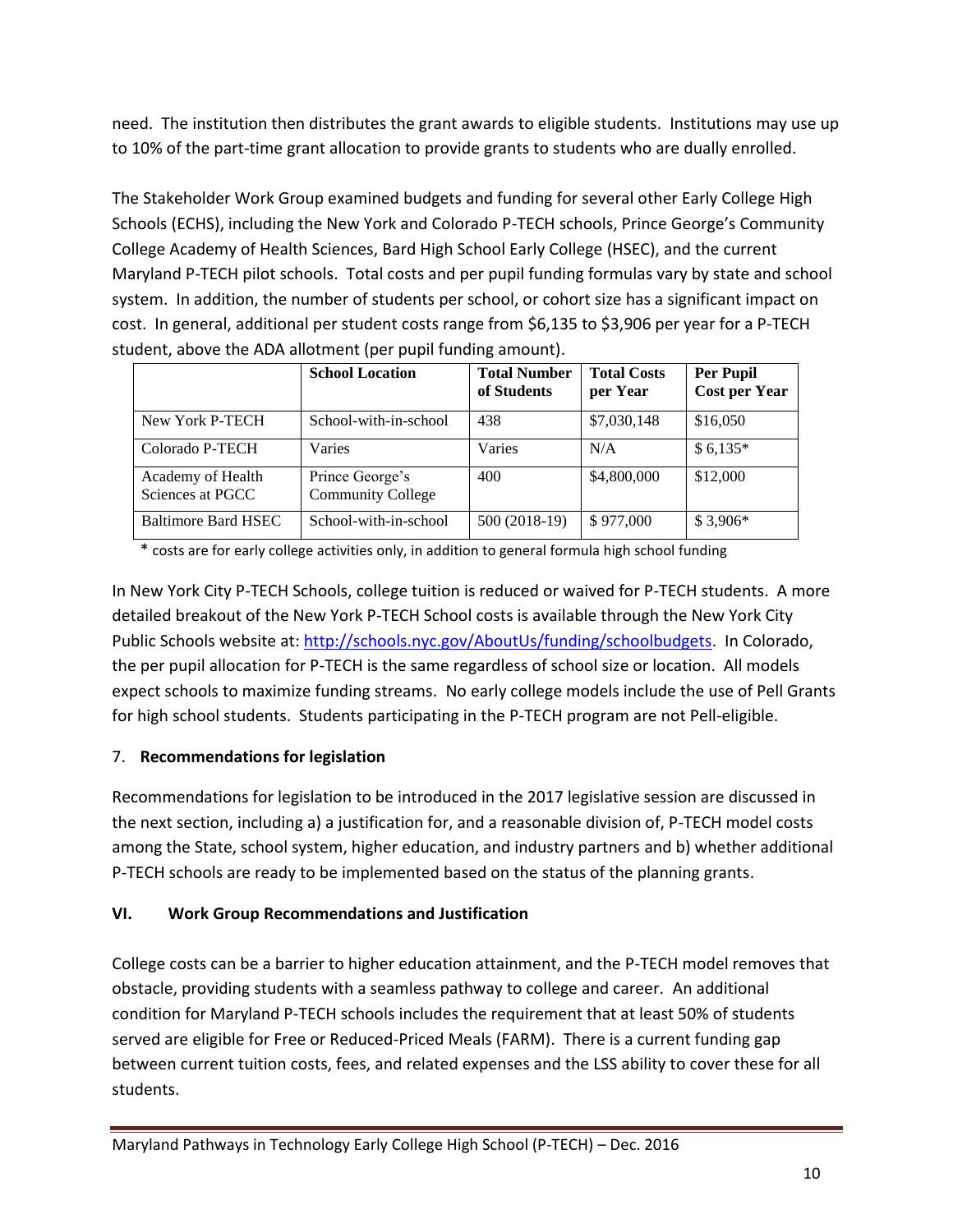Current State funding includes P-TECH Planning Grants (\$600,000 in FY2016). P-TECH schools require significant planning prior to launch among all the partners involved. P-TECH schools are required to establish a Memorandum of Understanding (MOU) between the school system, community college, and business partners. Each partner must contribute to the operation of the P-TECH school. The chart below includes the support provided by each partner.

| <b>LSS Costs</b><br>Additional services for P-TECH<br>students are provided in Years 1-6,<br>including facilities and school-year<br>transportation                                                                                                                                 | <b>Community College</b><br>Additional services include<br>coordination of pathways and<br>supporting students through degree<br>completion                                                                                                                          | <b>Business Partners</b><br>Provides alignment to career<br>pathways and degree programs<br>and supports student career<br>development                                                                                                   |  |  |  |
|-------------------------------------------------------------------------------------------------------------------------------------------------------------------------------------------------------------------------------------------------------------------------------------|----------------------------------------------------------------------------------------------------------------------------------------------------------------------------------------------------------------------------------------------------------------------|------------------------------------------------------------------------------------------------------------------------------------------------------------------------------------------------------------------------------------------|--|--|--|
| • LSS share of P-TECH Grants is<br>50% of per student amount of<br>\$520 or \$260<br>Additional facilities costs for the<br>newly established schools, and<br>expanded transportation for the<br>magnet program<br>Tuition and fees for all college<br>courses (no cost to student) | <i>College Liaison</i> must be<br>$\bullet$<br>identified for each P-TECH<br>school to coordinate student<br>progression<br>Coordination of student<br>$\bullet$<br>registration, testing, and access<br>to college resources as needed<br>(in partnership with LSS) | <i>Business Ligison</i> must be<br>$\bullet$<br>identified for each P-TECH<br>school to facilitate mentors<br>and on-going contact with<br>students<br>Identify and coordinate<br>internship opportunities<br>related to career pathways |  |  |  |

The P-TECH Stakeholder Work Group proposes two options for consideration for the optimal funding of the Maryland P-TECH schools. Each option is based on the P-TECH model principles of a no-cost degree for students supported by a public-private partnership. The Local School System, Community College, and Industry partners all contribute to the success of each student as they prepare and successfully transition to a STEM career.

| <b>Option A:</b> | Full Funding for All Years of High School and College Enrollment     |
|------------------|----------------------------------------------------------------------|
| <b>Option B:</b> | Graduated Formula for Years 5 and 6 of P-TECH Schools (based on FTE) |

State funding sources are described below. For each option, additional conditions are included with the recommendations for funding.

|   | K-12 Formula<br>Provides State per pupil funding<br>for general education requirements<br>while enrolled in Local School<br>System | John A. Cade<br>Provides State funds linked to<br>full-time equivalent enrollment<br>in the Community College | <b>P-TECH Grant</b><br>Provides State funds for<br>additional P-TECH services,<br>such as extended year, student<br>support services, tuition, fees,<br>and transportation       |
|---|------------------------------------------------------------------------------------------------------------------------------------|---------------------------------------------------------------------------------------------------------------|----------------------------------------------------------------------------------------------------------------------------------------------------------------------------------|
| A | Full student funding in Years<br>$\bullet$<br>1-6, regardless of the number<br>of college credits earned (up to<br>20 courses).    | FTE funding in Years 1-6,<br>$\bullet$<br>based on the number of<br>college credits                           | Per student funding in each<br>$\bullet$<br>year of the program to<br>include amount for<br>supplemental services<br>$($1,500)$ plus tuition and fees<br>costs (up to $$3,161$ ) |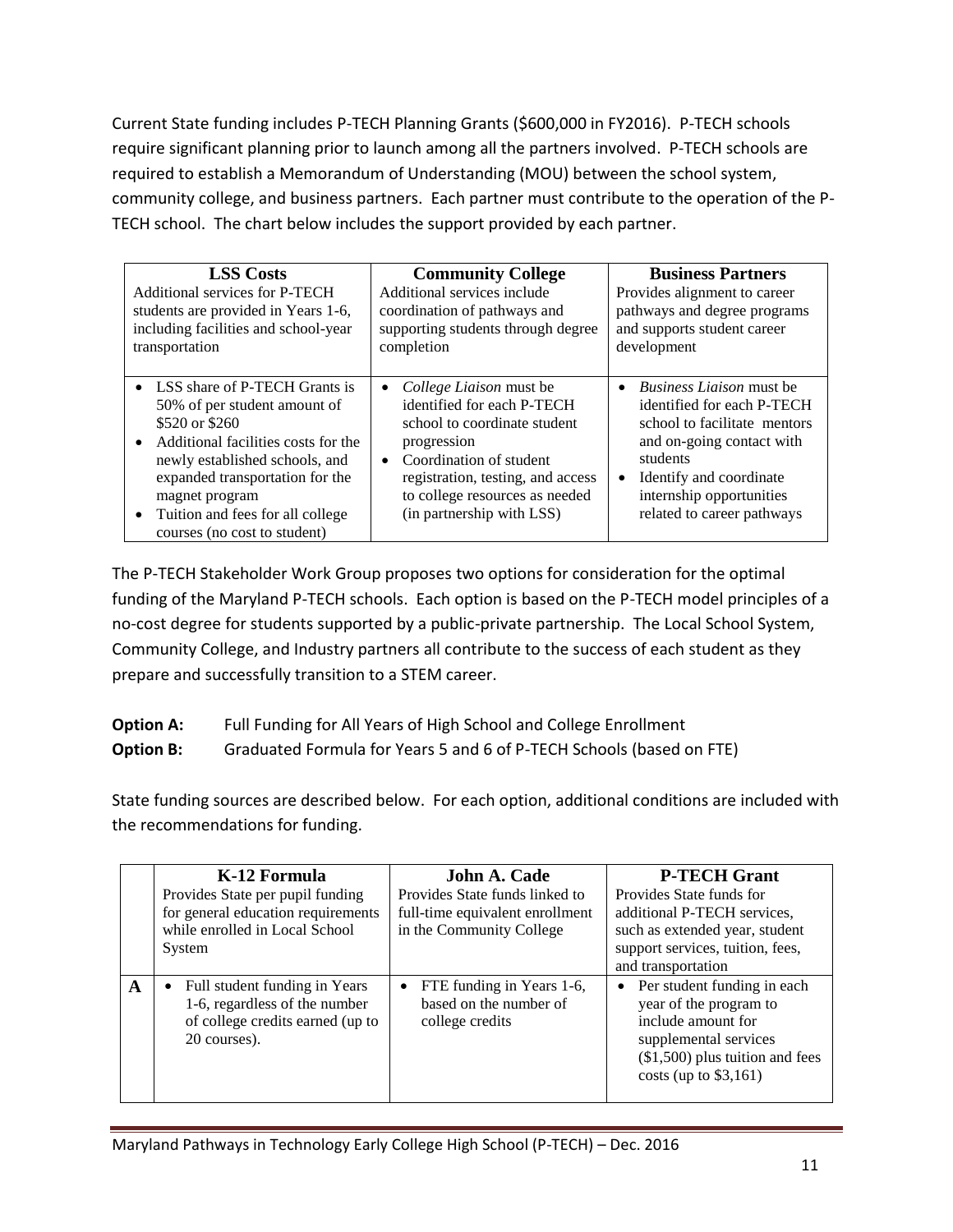| B | Reduced student funding in<br>Years 5-6 based on high school<br>credits earned (.5 or .25 FTE) | • FTE funding in Years 1-6,<br>based on the number of<br>college credits | • Per student funding in each<br>year of the program to<br>include amount for<br>supplemental services<br>$($1,500)$ plus half of<br>expected tuition and fees<br>(\$1,580) |
|---|------------------------------------------------------------------------------------------------|--------------------------------------------------------------------------|-----------------------------------------------------------------------------------------------------------------------------------------------------------------------------|
|---|------------------------------------------------------------------------------------------------|--------------------------------------------------------------------------|-----------------------------------------------------------------------------------------------------------------------------------------------------------------------------|

There is a two-year lag in calculation of FTE, so P-TECH enrollment will not include actual expenses until full implementation (year six). Additional considerations include a cap on the number of college courses per year for P-TECH students, a cap on the number of students in P-TECH schools (to limit overall costs), and incentives for having students complete the degree requirements in four or five years.

The goal of the Maryland *College and Career Readiness – College Completion Act* is to align and strengthen Maryland's P-20 system of education and workforce development. Increasing degree attainment and aligning to high-skill/high wage STEM careers serves our students, families and our economy. The P-TECH model addresses the skills gap and college completion rates directly.

**The P-TECH Stakeholder Work Group recommends fully funding the P-TECH program by authorizing State per pupil funding for P-TECH schools through local school systems, community colleges, and the P-TECH State Grant, including foundation funding for students who may need support in year five and year six.** 

Additional considerations for funding P-TECH schools include:

- Requiring P-TECH schools to reserve at least 50% of its available space for students who meet the FARM income criteria;
- Requiring LSS to use existing dual enrollment provisions to cover the cost of the first four college courses. This exceeds the current dual enrollment provisions to include all tuition and fees, regardless of student FARM status; and
- Award State P-TECH Grants in the amount of \$1,500 per P-TECH student to support LSS in providing additional services for P-TECH students through all years of enrollment.

Several LSS have expressed interest in creating a P-TECH school. In the first round of funding for planning grants, two additional applications were received. Since that time, three other school systems have expressed an interest in the next round of planning grants, if available. All six pilot sites are expected to be open by September 2017.